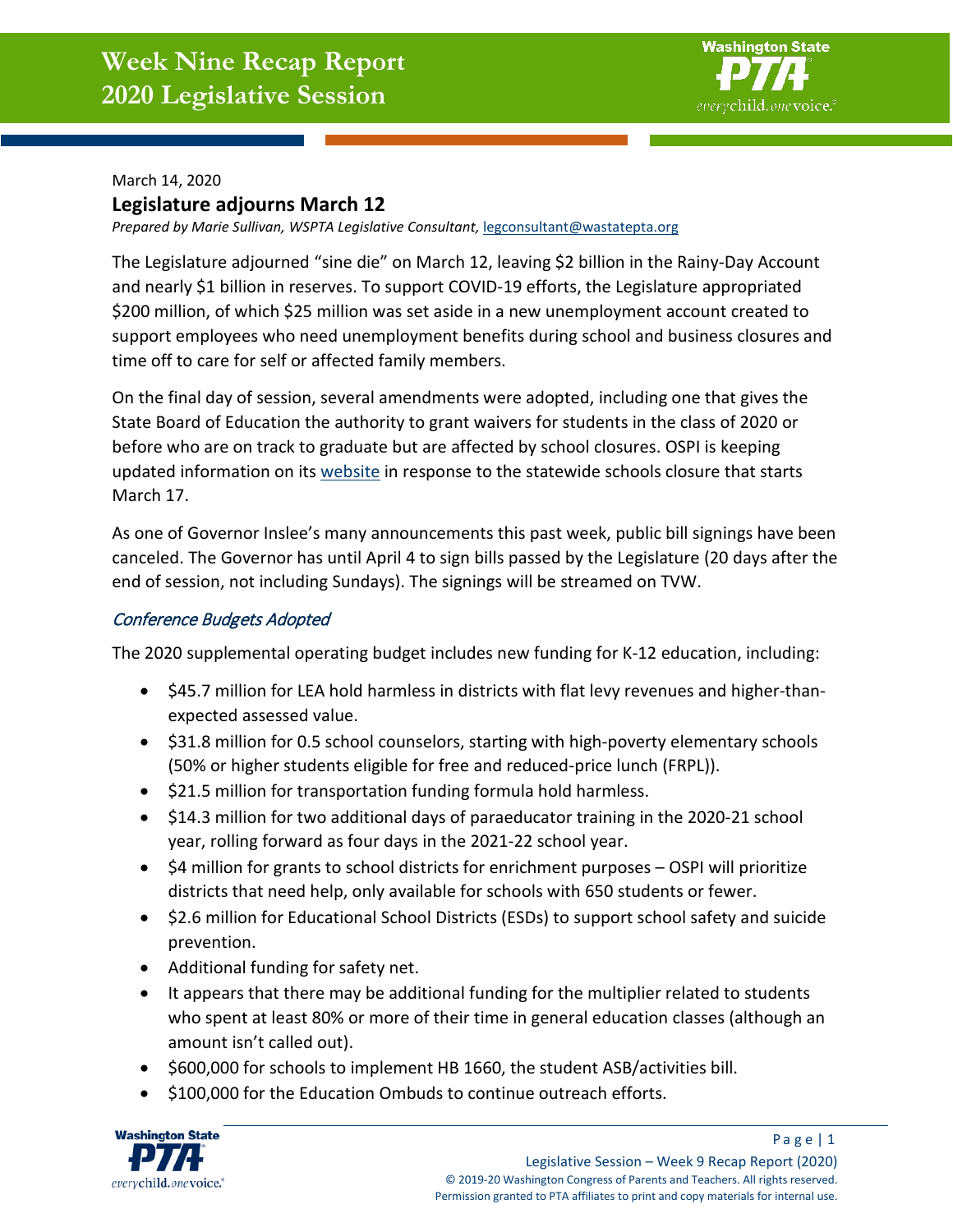• While not specifically listing funding, professional development of teachers and principals around the new early screening for dyslexia requirements is referenced under the Educational Service Districts section (Section 508 (8)).

There are a number of reports due just by budget proviso, and three new task forces in the budget, including a work group to create a family engagement framework.

The 2020 supplemental capital budget also was approved. It funds the School Construction Assistance Program at more than \$1 billion, provides \$23.4 million for small rural school modernization grants, \$13.2 million for the School Seismic Safety Retrofit Program, and an additional \$4.2 million for early learning facilities. The seismic funds are for projects designated as very high risk by OSPI.

# **WSPTA Legislative Priorities (all bills may be accessed [here\)](https://app.leg.wa.gov/billinfo/)**

Overall, Washington State PTA had a successful session. Thank you to the many parents and WSPTA board members who travelled to Olympia to testify on budget and policy issues. Parent voice always makes a difference, and this session was no different. An end-of session summary will be developed later this month, but here's a quick overview of policy bills (or budget) on their way to the governor:

## *Social Emotional Learning*

**[ESHB 2816](https://app.leg.wa.gov/billsummary?BillNumber=2816&Initiative=false&Year=2019)** directs the Washington State School Directors' Association to develop and update a model policy and procedure for nurturing a positive social and emotional school and classroom climate, and requires school districts to adopt elements of the model that protect the integrity of learning environments for all students by the start of the 2021-22 school year.

## *Preventing Gun Violence*

**[E2SHB 2467](https://app.leg.wa.gov/billsummary?BillNumber=2467&Initiative=false&Year=2019)** establishes a centralized single point of contact background check system for firearms transfers.

**[SHB 2555](https://app.leg.wa.gov/billsummary?BillNumber=2555&Initiative=false&Year=2019)** closes a loophole, by requiring a licensed firearm dealer to conduct a background check on applicants for the purchase or transfer of a firearm frame or receiver once a state firearms background check system is established within the Washington State Patrol.

**[SHB 2622](https://app.leg.wa.gov/billsummary?BillNumber=2622&Initiative=false&Year=2019)** establishes compliance hearing processes with contempt of court procedures for orders to surrender and extreme risk protection orders.

**[ESSB 5434](https://app.leg.wa.gov/billsummary?BillNumber=5434&Initiative=false&Year=2019)** makes it unlawful for a person to possess a firearm and other weapons on childcare center premises, center-provided transportation, or in areas of facilities being used exclusively by a childcare center. The bill also requires family day care providers to store any firearm, ammunition, or other dangerous weapon in a secure area inaccessible to children when children for whom the provider is licensed to provide care are present on the premises.

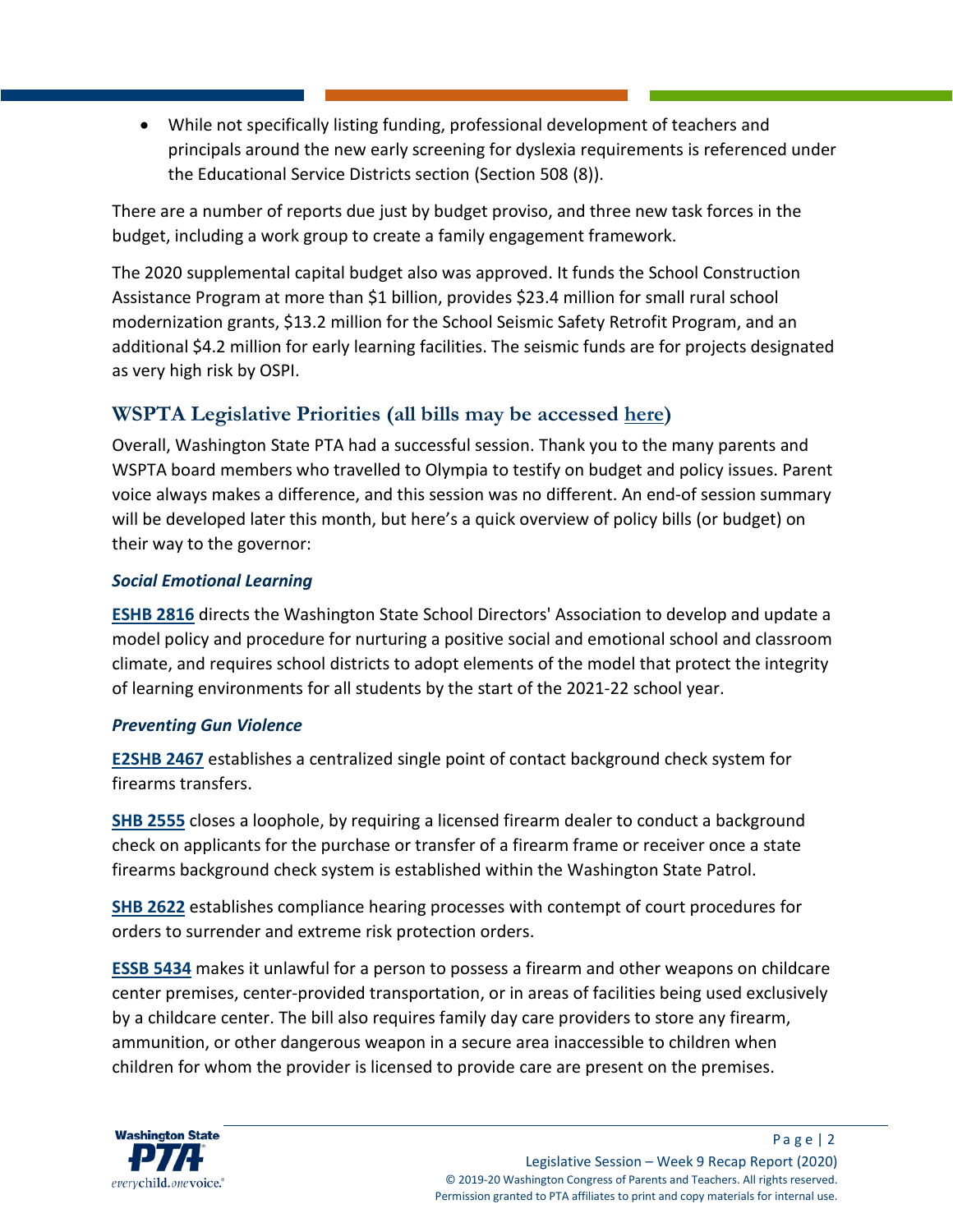**[ESSB 6288](https://app.leg.wa.gov/billsummary?BillNumber=6288&Initiative=false&Year=2019)** creates the Washington Office of Firearm Safety and Violence Prevention within the Department of Commerce to coordinate and promote effective state and local efforts to reduce firearm violence.

# *Strategic K-12 Investments to Close Gaps*

School staffing gets a boost under the budget (see above) with 0.5 of a school counselor added for high-poverty schools. Legislators said this was a down payment on staffing enrichment that needs to start next session.

While one-time, the \$4 million for school districts with low fund balances and high enrichment needs should help students in districts stretched thin by recent legislative policy changes.

# *Fund Paraeducator Training*

Washington State PTA joined with PSE/SEIU 1948 and the Washington Education Association to advocate for the full four days of foundational training for all paraeducators. The 2019-21 biennial operating budget had funded only two days for the 2019-20 school year and left the future up in the air. The supplemental budget ensures four days of training over two school years, and then four days starting in the 2021-22 school year.

# *School Construction*

**[2SSB 5572](https://app.leg.wa.gov/billsummary?BillNumber=5572&Initiative=false&Year=2019)** creates a new program for school districts with 1,000 or fewer students to modernize their school buildings through grants. In the 2020 fiscal year, 38 small districts received planning grants. The capital budget includes \$23.4 million for 10 projects on the prioritized list.

## *Resolutions*

**[2SHB 2864](https://app.leg.wa.gov/billsummary?BillNumber=2864&Initiative=false&Year=2019)** requires OSPI, in consultation with the State Board of Community and Technical Colleges (SBCTC), to establish the Running Start Summer School Pilot Program for two years in three community colleges.

**[SHB 2711](https://app.leg.wa.gov/billsummary?BillNumber=2711&Initiative=false&Year=2019)** directs OSPI, in collaboration with other entities, to convene a work group focused on students in foster care, students experiencing homelessness, or both.

**[ESSB 5395](https://app.leg.wa.gov/billsummary?BillNumber=5395&Initiative=false&Year=2019)** requires every public school to provide comprehensive sexual health education to each student by the 2022-23 school year. The requirement is phased in, beginning with all public-school students in grades 6-12 in the 2021-22 school year, and then all public-school students in the 2022-23 school year. For K-3 students, the focus is on social and emotional learning only. Schools must provide notice and an opportunity to review the curriculum to parents and guardians, and parents and guardians have the option of opting out their student or students from the instruction. Instruction is offered by grade bands: once in grade band K-3; once in grade band 4-5; twice in grade band 6-8; and twice in grade band 9-12. School districts may select curricula that serves their community but aligns with statewide learning standards, as is the case with any curricula.